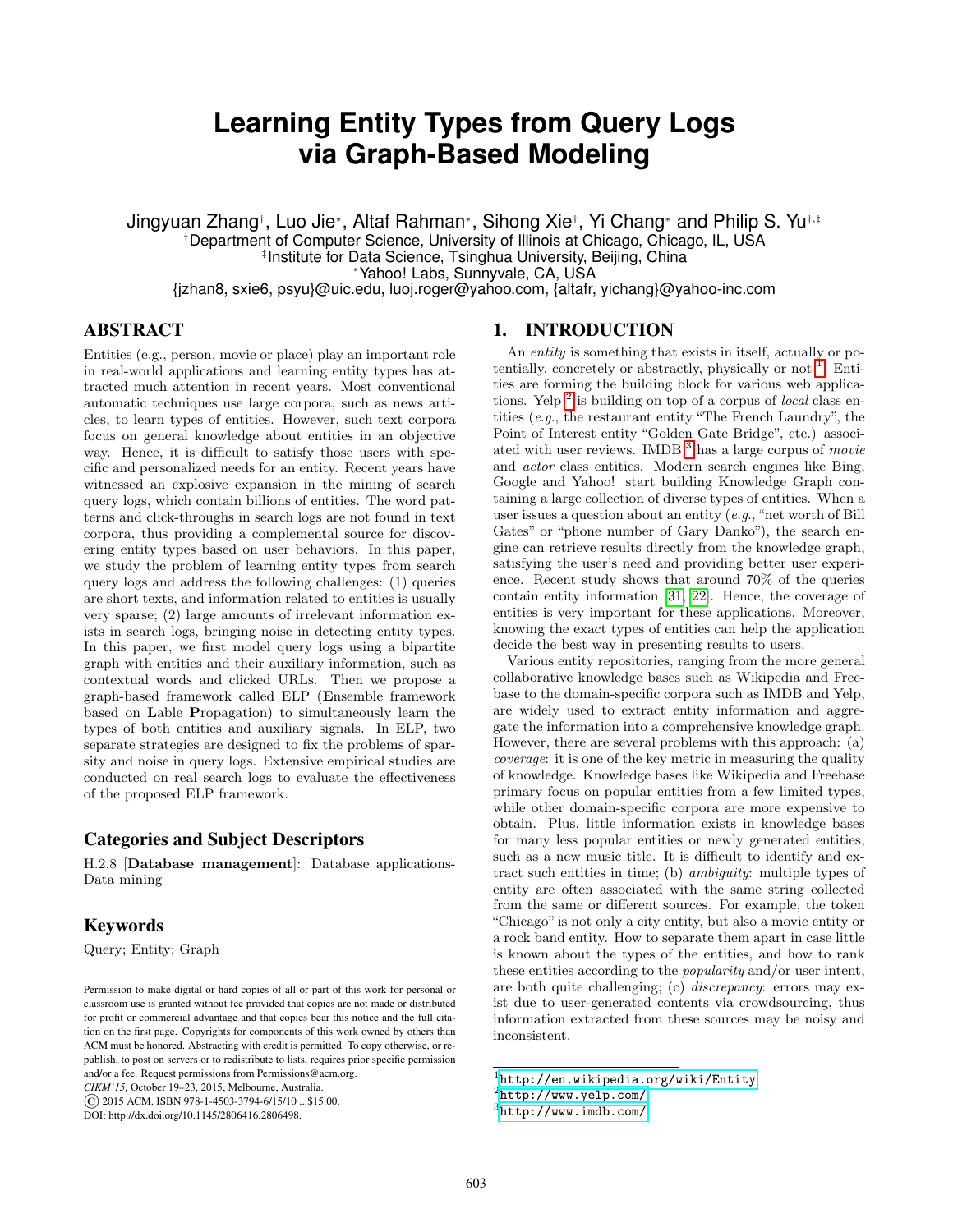

<span id="page-1-0"></span>Figure 1: An intuitive example of learning entity types from search query logs. In (b), the four-pointed orange and blue stars mean the person and place types, respectively. The number next to a star shows the probability of a node belonging to a type. "1.0" means the type is already known and "?" means that we need to learn the type from search query logs. In (c), each black arrowed line shows the propagation direction and the circled number on each line represents the order of the propagation process.

A lot of research work in the literature tries to overcome the above challenges from different perspectives. The existing knowledge bases could only cover a fraction of the whole entity space. In order to expand the size of knowledge bases, many automatic techniques have been proposed to discover entities and their types from different large corpora, such as news articles and web pages [\[3,](#page-9-2) [9,](#page-9-3) [30\]](#page-9-4). In addition, disambiguating entities from news reports is also studied in [\[14,](#page-9-5) [20\]](#page-9-6). Other sources such as search query logs can also be leveraged to extract and disambiguate entities. Since the search engine has become the main information source for most people to look for information, search query logs can be a nice complementary source for extracting new entity information as well as learning entity popularity and disambiguating entities. A few state-of-the-art approaches are proposed to classify and disambiguate entities in query logs [\[16,](#page-9-7) [26,](#page-9-8) [6\]](#page-9-9). For instance, intent-based Model (IM) [\[26\]](#page-9-8) predicts entity type distributions by jointly modeling user intent and entity types via probabilistic inference in a graphical manner. Fast Entity Linker (FEL) is proposed in [\[6\]](#page-9-9) to disambiguate entities by linking queries to entities in a knowledge base. However, these methods do not fully explore the importance of auxiliary signals in query logs, i.e. the structural language patterns (contextual word patterns) in queries and the clicked domains from relevant web URL results. For example, given the query "menu of Purple Pig" and a user's clicked domain URL "yelp.com", both the pattern "menu of" and the clicked URL help predicting "Purple Pig" as a local restaurant entity. Therefore, knowing the types of these important signals can help mining entity types from query logs more effectively.

In this paper, we model search query logs into a bipartite graph to encode relations between entities and important signals. Two kinds of nodes, entities and their auxiliary information, are contained in the constructed bipartite graph shown in Figure [1](#page-1-0) (b). With such a bipartite graph, we can take advantage of the encoded relations [\[35\]](#page-9-10) to learn entity types. Moreover, the type information can also be assigned to auxiliary nodes, thereby helping disambiguating entities via user-generated texts (e.g., contextual words) and user feedbacks (e.g., clicked URLs). In this paper, we apply a graph-based Label Propagation (LP) method to simultaneously learn types of both entities and auxiliary signals. Figure [1](#page-1-0) (c) shows the steps of LP in an intuitive way. Given a

small number of prior-known entities, the types of these entities are first propagated to the connected auxiliary nodes, and then the types are propagated back from auxiliary nodes to unknown entities. Despite the simple idea, mining entity types from the built graph is still a challenging task due to the following reasons:

- Queries are short texts, and information related to entities is usually very sparse. It is non-trivial to explore the hidden connections among entities and auxiliary information in search logs.
- Large amounts of irrelevant information exists in search logs, bringing noise in detecting entity types. It is difficult to discover and remove such noisy information from search logs.

In order to address these two issues, we propose an Ensemble framework based on Label Propagation (ELP) to simultaneously learn types of both entities and auxiliary signals. Specifically, we design two separate strategies to fix the problems of sparsity and noise in query logs, respectively. In summary, our contributions are as follows:

- We represent query logs as a bipartite graph about entities and their auxiliary signals. We leverage such interconnected relationships between entities and their auxiliary signals to learn both entity types and auxiliary node types together.
- We propose an Ensemble framework based on Label Propagation (ELP) and design two separate strategies in ELP to effectively learn node types from search query logs.
- We conduct extensive empirical studies on search logs from a real-world search engine to demonstrate the effectiveness of the proposed ELP framework. In addition, some case studies show that ELP can learn important word patterns for different types of entities, as well as disambiguating entities via the connected auxiliary informaiton.

# <span id="page-1-1"></span>2. BACKGROUND

In this section, we first introduce several related concepts and notations. Then, we will formally define the problem of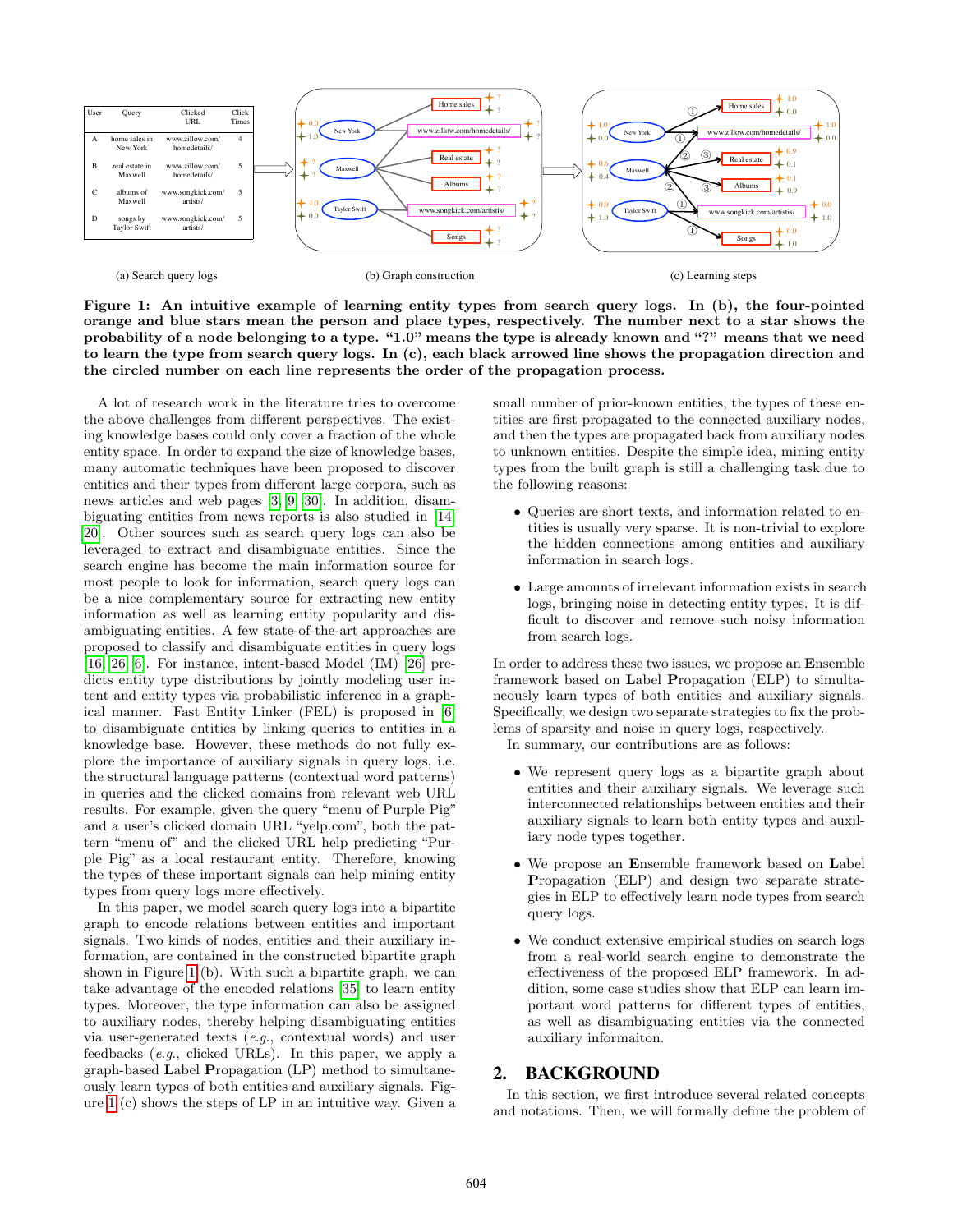learning node types from a bipartite entity-auxiliary graph extracted from query logs.

Definition 1. A Bipartite Entity-Auxiliary (EA) Graph: A bipartite entity-auxiliary (EA) graph is represented as an undirected graph  $\mathcal{G} = (\mathcal{V}, \mathcal{E})$ . V is the set of nodes (objects), including two types of objects, i.e., entities  $E =$  $\{e_1, ..., e_M\}$  and auxiliary signals  $A = \{a_1, ..., a_N\}$ .  $\mathcal{E} \subseteq$  $E \times A$  is the set of links (relations) between the nodes in V, which involves the *associated With* link between entities and auxiliary signals. Let W denote an  $M \times N$  weight matrix, in which element  $w_{ij}$  equals the frequency associating  $e_i$  and  $a_j$ .

Figure [1](#page-1-0) (b) shows an example of a bipartite EA graph extracted from the search query logs in Figure [1](#page-1-0) (a). Three entities are connected with six auxiliary signals, including four contextual words and two clicked URLs.

In EA graph, each entity has at least one type (label) in reality. We assume there are K labels for entities  $(K \geq 2)$ and represent entity types as  $\mathcal{Y} \in \mathbb{R}^{M \times K}$ .  $y_{ik} \in \mathcal{Y}$  is a nonnegative real number indicating the probability that entity  $e_i$  belongs to label  $k$ . In practice, a small set of entities (seed entities) in the graph may be manually labeled with their types. We denote the labeled entity set as  $E<sub>L</sub>$ . In Figure [1](#page-1-0) (b), both "New York" and "Taylor Swift" are considered as seed entities. We use  $\mathcal{Y}^0$  to denote an instantiation of  $\mathcal Y$  that is consistent with the seed labels. Given an entity  $e_i \in E_L$ with *n* labels  $(n \geq 1)$ , we set  $y_{ik}^0$  as  $1.0/n$  if  $e_i$  has label k, otherwise 0. Given the entity  $e_i \in E\backslash E_L$  without labels, we have  $y_{ik}^0 = 0$  for any label k.

From the existing search logs  $D$ , we can extract a bipartite graph  $\mathcal{G} = (\mathcal{V}, \mathcal{E})$  and get  $\mathcal{Y}^0$  according to some seed entities  $E_L$ . Our goal is to learn entity types  $\mathcal Y$  from  $\mathcal G$ . Since the auxiliary nodes can also carry labels with them to indicate the important interconnections between entities and the auxiliary signals, another goal is to assign labels to those auxiliary nodes in G. We use  $\mathcal{Z} \in \mathbb{R}^{N \times \bar{K}}$  as labels of auxiliary nodes, where the element  $z_{ik}$  is a non-negative real number indicating the probability that  $a_i$  relates to label k. Thus our ultimate goal becomes to estimate  $\mathcal Y$  and  $\mathcal Z$  given  $\mathcal G$  and  $E_L$ . In order to solve this problem, we apply a graph-based Label Propagation (LP) method to leverage these important auxiliary signals via their connections with the target entities as shown in Figure [1](#page-1-0) (c).

# 3. PROPOSED METHOD

In this section, we propose an Ensemble framework based on LP (ELP) to simultaneously learn types of both entities and auxiliary signals from query logs. Before proceeding, we first introduce how to build the entity-auxiliary graph from real-world search logs.

#### <span id="page-2-1"></span>3.1 Graph Construction

Given search logs, we first have to extract entities from queries. Several methods are applied to find entities in this paper. First, we use a part-of-speech tagger [\[1\]](#page-9-11) to extract contiguous words of proper nouns, common nouns and capitalized words [\[16,](#page-9-7) [17\]](#page-9-12) to form noun phrases. Second, we match the extracted noun phrases according to a dictionary of entities built from knowledge bases, such as Wikipedia, Freebase and Yelp. We do not use the type information in those knowledge bases. We assume that the types of entities are unknown in the experiments. These methods help us detect entities in high precision. Besides, we can use a more complex model in [\[10\]](#page-9-13) to identify the entity and the background part (i.e., contextual words). In the example of the search logs in Figure [1](#page-1-0) (a), we extract "New York", "Maxwell" and "Taylor Swift" as entities. Thus, "home sales", "real estate", "albums" and "songs" are considered as contextual words. In our experiments, we use both the uni-gram and binary-grams of contexts as auxiliary nodes. The stop-word nodes are removed from our graph.

In search logs, clicked URLs are also very important for learning entity types. Since each clicked URL may have several levels of domain names to point to a certain webpage, there will be too many redundant nodes of clicked URLs in the constructed graph. Therefore, we group a set of URLs into a single auxiliary node if they have exactly the same topand second-level domain names. In Figure [1](#page-1-0) (a), we only show the first two domain names for the clicked URLs. We use the frequencies of entities and auxiliary nodes appearing together in the query logs as weights of corresponding edges.

Such a bipartite graph helps encode relations between entities and important auxiliary signals from search query logs. We can take advantage of the encoded relations to discover entity types by applying the graph-based LP method. However, directly applying LP may not be satisfying due to the following issues in query logs:

1. Queries are short texts, and information related to entities is usually very sparse. LP may not propagate labels adequately. Therefore, it is necessary to explore the hidden connections in EA graph.

2. Large amounts of irrelevant information exists in search logs, bringing noise in detecting entity types. LP may propagate errors out and enlarge the error information due to the noise. Hence, it is imperative to discover and remove such noisy information from the EA graph.

In the following, we first focus our attention on how to apply LP on the built graph to learn types of both entities and auxiliary signals simultaneously. Then we introduce two separate strategies LPA and LPD to address the problem of sparsity and noise in the EA graph respectively. After that, we describe the proposed ELP framework that takes advantage of the LPA and LPD strategies.

# 3.2 Methodology

## *3.2.1 The LP Method*

The problem of learning with labeled and unlabeled data from graphs has been investigated in [\[36,](#page-9-14) [37,](#page-9-15) [18,](#page-9-16) [33,](#page-9-17) [11\]](#page-9-18). The objective and algorithm of the LP method used in this paper are heavily influenced by the works of [\[36,](#page-9-14) [18\]](#page-9-16). Given the collection of search log data  $D$ , we can extract an entityauxiliary graph  $\mathcal{G} = (\mathcal{V}, \mathcal{E})$  with a weight matrix W as intro-duced in Section [2.](#page-1-1) With a small set of seed entities  $E_L$ , we can initialize  $\mathcal{Y}^0$ . Our goal is to automatically estimate  $\mathcal{Y}$ for entities and  $Z$  for auxiliary nodes according to  $W$  and  $\mathcal{Y}^0$ . We define a normalized frequency matrix as follows:

<span id="page-2-0"></span>
$$
\mathcal{N} = \mathcal{D}^{-1/2} \mathcal{W},\tag{1}
$$

where  $D$  is a diagonal matrix and each element  $d_{ii} \in D$  is the sum of all the elements in the ith row (or column) of  $WW^{\top}$ . Intuitively,  $d_{ii}$  can be interpreted as the volume of all length-of-two paths that start at  $e_i$ . The reason we use such a normalization is to guarantee the convergence of LP as shown in [\[18\]](#page-9-16).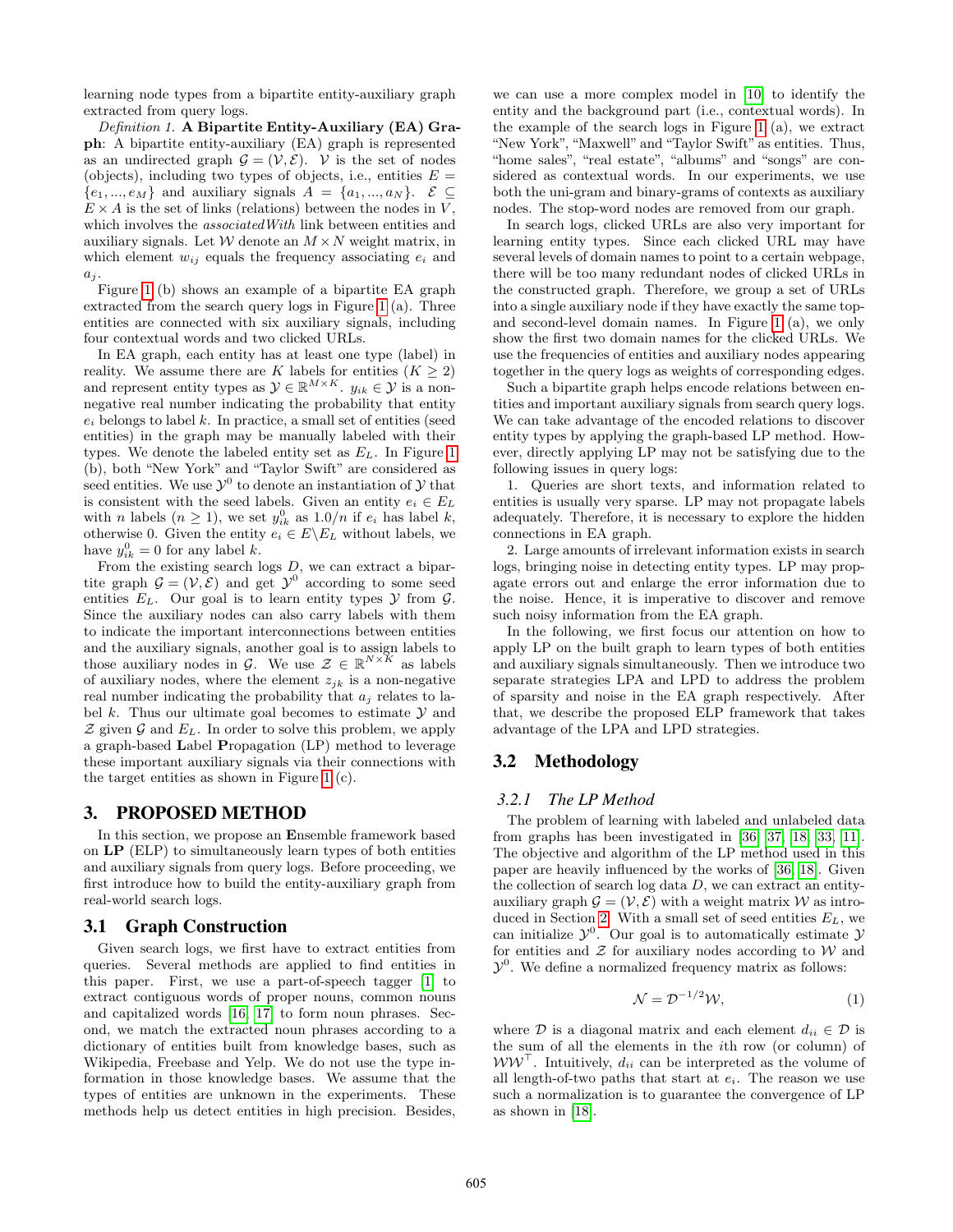#### Algorithm 1 The LP algorithm

- **Input:** Search query  $log D$ , a set of seed entities  $E<sub>L</sub>$  and a trade-off parameter  $\alpha$
- **Output:** Label matrices  $\mathcal Y$  and  $\mathcal Z$
- 1: //graph construction step
- Build an entity-auxiliary graph  $\mathcal{G} = (\mathcal{V}, \mathcal{E})$  from D 2: //initialization step
- Initialize  $\mathcal{Y}$  as  $\mathcal{Y}^0$  according to  $E_L$
- 3: Compute the weight matrix  $W$  from  $\mathcal G$
- 4: Compute  $\mathcal N$  from  $\mathcal W$  according to Equation [\(1\)](#page-2-0)
- 5: //iterative computation step
- 6: while NOT converged do
- 7: //propagation step from entities to auxiliary nodes Compute  $\mathcal{Z}^t$  according to Equation [\(2\)](#page-3-0)
- 8: //propagation step from auxiliary nodes to entities Compute  $\mathcal{Y}^t$  according to Equation [\(3\)](#page-3-1)
- 9: end while
- 10: Normalize  $\mathcal Y$  and  $\mathcal Z$  according to Equation [\(5\)](#page-3-2)

With the above definitions and notations, LP iteratively updates  $Y$  and  $Z$ . For the t-th iteration, it first propagates the types of entities to the connected auxiliary nodes:

<span id="page-3-0"></span>
$$
\mathcal{Z}^t = \mathcal{N}^\top \mathcal{Y}^{t-1}.\tag{2}
$$

Then it propagates the types back to entities from the auxiliary nodes as follows:

<span id="page-3-1"></span>
$$
\mathcal{Y}^t = \alpha \mathcal{N} \mathcal{Z}^t + (1 - \alpha) \mathcal{Y}^0,\tag{3}
$$

where  $\alpha$  is a parameter to trade off the label consistency between the intrinsic graph structure and the seed entities. It has been shown in [\[18\]](#page-9-16) that the sequence of  $\mathcal{Y}^t$  asymptotically converges to:

$$
\mathcal{Y}^* = (1 - \alpha)(1 - \alpha \mathcal{D}^{-1/2} \mathcal{W} \mathcal{W}^\top \mathcal{D}^{-1/2})^{-1} \mathcal{Y}^0. \tag{4}
$$

The time complexity of LP is  $O(T|\mathcal{E}|)$ , where T is the iteration number and  $|\mathcal{E}|$  is the number of connections in the EA graph. Through our experiments, the algorithm converges after no more than 20 rounds in most cases. The LP method is summarized in Algorithm 1.

Once  $\mathcal Y$  and  $\mathcal Z$  are obtained, we normalize their elements to get the posterior probabilities  $p(k|e_i)$  for  $i = 1, ..., M$  and  $p(k|a_j)$  for  $j = 1, ..., N$  as follows:

$$
p(k|e_i) = y_{ik} / \sum_{l=1}^{k} y_{il},
$$
  
\n
$$
p(k|a_j) = z_{jk} / \sum_{l=1}^{k} z_{jl}.
$$
\n(5)

#### <span id="page-3-2"></span>*3.2.2 The Proposed LPA Strategy*

Directly applying LP may not be satisfying because the connections extracted from query logs are very sparse and LP cannot propagate labels adequately. Therefore, we propose a strategy LPA (Label Propagation after Adding more connections) to explore the hidden connections in the EA graph. We take advantage of the word2vec tool  $<sup>4</sup>$  $<sup>4</sup>$  $<sup>4</sup>$  to connect</sup> entities with more contextual words and help the LP model propagate labels more effectively.



<span id="page-3-4"></span>Figure 2: Two seperate intuitive examples of the updated graphs obtained from the LPA and LPD strategies. The dashed black edges in (a) represent the hidden connections explored by LPA. In (b), the dashed box of the auxiliary node means that the node is multi-type, and the dashed orange edges represent the connections we should get rid of according to LPD.

The intuition behind LPA is that, if one entity e connects with one auxiliary node  $a_1$  and  $a_1$  has a high similarity with another auxiliary node  $a_2$ , we should connect e with  $a_2$  to expand the connections in the bipartite EA graph. Hence, we need to measure the similarities among auxiliary nodes first. In this paper, we focus on contextual words and measure their similarities according to the semantic meanings by the word2vec tool. The word2vec tool provides an efficient implementation of the continuous bag-of-words and skip-gram architectures for computing vector representations of words [\[23,](#page-9-19) [24,](#page-9-20) [25\]](#page-9-21). By calculating the distance between two vector representations, we can obtain the similarity value for two words. Hence, given the auxiliary node set  $A = \{a_j\}_{j=1}^N$ , we could get a similarity matrix  $\mathcal{S} \in \mathbb{R}^{N \times N}$ , where each element  $s_{ij} \in \mathcal{S}$  denotes the similarity value between  $a_i$  and  $a_i$ . The above exploration of connections can be formulated as follows:

$$
\mathcal{W}_{\mathcal{A}} = \mathcal{W} \times \mathcal{S},\tag{6}
$$

where  $\mathcal{W}_{\mathcal{A}}$  is the updated weight matrix according to LPA. Intuitively,  $w_{ij} \in \mathcal{W}_{\mathcal{A}}$  can be interpreted as the weight aggregation of all length-of-two paths from  $e_i$  to  $a_j$  via every  $a_{j'} \in A$ . Given the search logs in Figure [1](#page-1-0) (a), we show an intuitive example of the updated graph according to LPA in Figure [2](#page-3-4) (a). We assume that the contextual words "home sales" and "real estate" are very similar so we connect "New York" with "real estate" in Figure [2](#page-3-4) (a). With such a denser graph, we could run the LP algorithm to propagate labels more effectively. We denote the node types learned from LPA as  $\mathcal{Y}_\mathcal{A}$  and  $\mathcal{Z}_\mathcal{A}$  for entities and auxiliary nodes, respectively.

#### *3.2.3 The Proposed LPD Strategy*

Another issue of directly applying LP is that noise may exist in the built EA graph so that LP may propagate errors out and enlarge the error information. Therefore, we propose a strategy LPD (Label Propagation after Deleting noisy nodes) to discover and get rid of noisy information in the EA graph.

The basic idea of LPD is to discover some multi-type auxiliary nodes and delete them with their corresponding connections in the constructed EA graph. Here multi-type nodes mean contextual words or clicked URLs that cover several types of entities. For example, "picture" relates to

<span id="page-3-3"></span> $^4$ <https://code.google.com/p/word2vec/>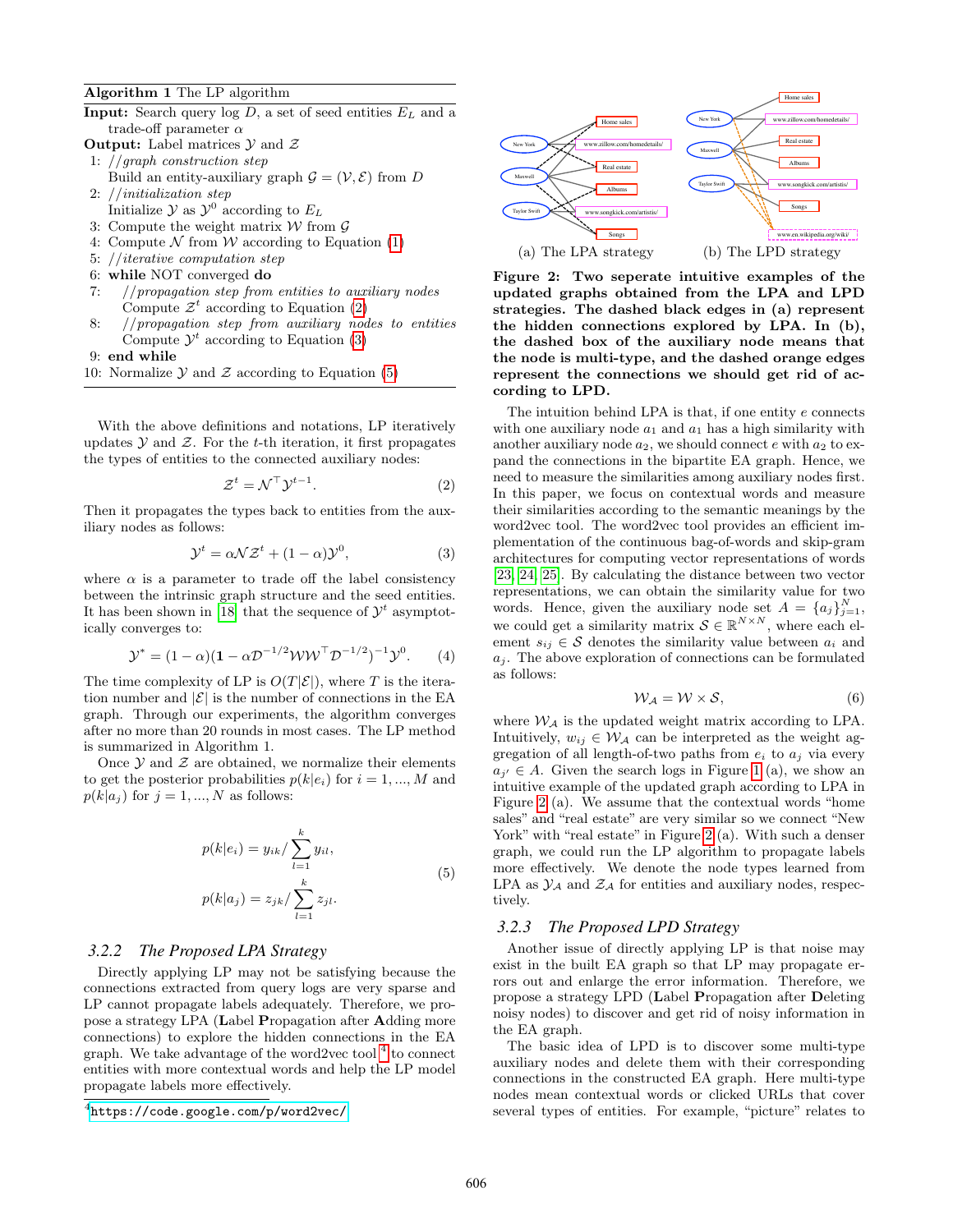several entity types, such as media, location, and person. Hence, it is not informative to take such contextual word into consideration. We apply a similar approach in [\[2\]](#page-9-22) to get rid of some multi-type auxiliary nodes and update the graph accordingly. Specifically, we start by calculating the similarity (e.g., cosine similarity) between two entities according to the bag-of-word representations of their auxiliary nodes. Low similarity pairs are more likely to represent entities with different types. Hence, auxiliary nodes involved with such entities are not likely to be very specific. So we can consider low similarity pairs as voters and let the auxiliary nodes be the candidates. Each pair votes for its auxiliary nodes they share. The more votes an auxiliary node gets, the higher probability of multi-type it is. We can then apply a threshold to get rid of some auxiliary nodes and update the EA graph accordingly. Figure [2](#page-3-4) (b) gives an intuitive example of the updated graph according to LPD. In this figure, we assume the clicked URL "www.en.wikipedia.org/wiki/"is a multi-type node and delete it with its corresponding edges from the graph. Then we can run LP on such a cleaner graph so that the error information can be propagated out as little as possible. We denote the node types learned from LPD as  $\mathcal{Y}_{\mathcal{D}}$  and  $\mathcal{Z}_{\mathcal{D}}$  for entities and auxiliary nodes, respectively.

#### *3.2.4 The Proposed ELP Framework*

Given the proposed LPA and LPD strategies, we can simply combine them together to derive another two strategies, LPAD and LPDA. LPAD updates the graph by first adding more connections and then deleting noisy nodes. The node types learned from LPAD are denoted as  $\mathcal{Y}_{AD}$  and  $\mathcal{Z}_{AD}$  for entities and auxiliary nodes, respectively. LPDA updates the graph in an opposite way, i.e., first deleting noisy nodes and then adding connections based on the remaining nodes. We denote the node types learned from LPDA as  $\mathcal{Y}_{\mathcal{D}\mathcal{A}}$  and  $\mathcal{Z}_{\mathcal{D}\mathcal{A}}$  for entities and auxiliary nodes, respectively.

Since each strategy has its advantage, we propose an Ensemble framework based on LP (ELP) to combine them together and maximize the margin [\[12\]](#page-9-23). We run each strategy separately and select the best one as the final result for each node as follows:

$$
\mathcal{Y} = \max{\{\mathcal{Y}_A, \mathcal{Y}_D, \mathcal{Y}_{AD}, \mathcal{Y}_{DA}\}},
$$
  

$$
\mathcal{Z} = \max{\{\mathcal{Z}_A, \mathcal{Z}_D, \mathcal{Z}_{AD}, \mathcal{Z}_{DA}\}}.
$$
 (7)

<span id="page-4-0"></span>In practice, we can also use the weighted results of the four strategies as the final solution. Since it would bring several weight parameters for these strategies, we calculate the results of ELP according to Equation [\(7\)](#page-4-0) for simplicity in the experiments.

# 4. EXPERIMENTS

In this section, we conduct extensive experiments to evaluate the proposed ELP framework. After introducing the datasets and the experimental settings, we compare different baseline methods.

## 4.1 Data Processing

We collect a large set of click-through data (denoted as a system set) over a continuous period of time from a realworld search engine. Then a small number of click-through data are sampled from the system set and denoted as a gold set. We manually labeled entities from queries of the gold set with correct types. The labeled data are only used for seed

<span id="page-4-1"></span>

|  | Table 1: Statistics of the collected query data. |  |  |  |  |
|--|--------------------------------------------------|--|--|--|--|
|--|--------------------------------------------------|--|--|--|--|

| Dataset | $\#\mathrm{Queries}$ | $\#$ Clicked URLs |
|---------|----------------------|-------------------|
| Gold    | 16.903               | 2,369,618         |
| System  | 217,223,831          | 1,556,499,551     |

<span id="page-4-2"></span>Table 2: Statistics of the entity-auxiliary graphs. "EC Links" means the entity-context links and "EU Links" means the entity-URL links.

|                                                         | $#$ Auxiliary nodes          |                           |                                 | $#$ Links                        |
|---------------------------------------------------------|------------------------------|---------------------------|---------------------------------|----------------------------------|
| #Entities<br>Dataset<br>Gold<br>934<br>10.722<br>System | #Contexts<br>1.445<br>39.279 | #URLs<br>10.059<br>24.107 | $#EC$ Links<br>3.323<br>514.489 | $#EU$ Links<br>36.475<br>221.668 |

<span id="page-4-3"></span>

|  |  | Table 3: Distributions of labels for entities. |  |  |
|--|--|------------------------------------------------|--|--|
|--|--|------------------------------------------------|--|--|

|                |                | Labels         |                |
|----------------|----------------|----------------|----------------|
| Dataset        | Local          | Media          | Person         |
| Gold<br>System | 36.6%<br>33.5% | 36.4%<br>33.7% | 27.0%<br>32.8% |

selections and performance evaluations in the experiments. The basis statistics of these two datasets are shown in Table [1.](#page-4-1)

In the experiments, we focus on 3 target types of classes, namely Local, Media and Person. By following the extraction rules in Section [3.1,](#page-2-1) we get entities and related auxiliary signals belonging to these 3 target types. In order to build a compact and reliable graph, we apply a threshold to get rid of some infrequent nodes. For example, we set the threshold as 1 for the gold dataset and filter out those nodes appearing only 1 time. The basic statistics of nodes and links in the entity-auxiliary graphs are represented in Table [2.](#page-4-2) The distributions of the 3 target labels for entities are shown in Table [3.](#page-4-3)

# 4.2 Compared Methods

In order to show that the LP model fits the constructed graph very well, we compare LP with several traditional classification methods. Given the bipartite EA graph, we consider the connected auxiliary nodes as features for each entity and the frequencies (the edge weights) as feature values. We focus on the following methods:

- SVM: Support Vector Machine (SVM) is a popular classification method. Since non-linear RBF kernel is widely used in SVM models, we apply SVM (RBF) on the constructed bipartite EA graph.
- KNN: We compare with the K-Nearest Neighbors method (KNN) to show the effectiveness of the LP method. We denote the KNN method using n neighbors as KNN-n.
- DT: The Decision Tree method (DT) is applied on features extracted from the EA graph.
- NB: We apply the Naive Bayers (NB) on features of entities extracted from the built EA graph.
- LP: The original Label Propagation method (LP) is applied on the EA graph without the feature extraction.

In addition, in order to show the effectiveness of the proposed ELP framework, we compare with different variations of the LP model. Since both contextual words and clicked URLs can be considered as auxiliary information for entities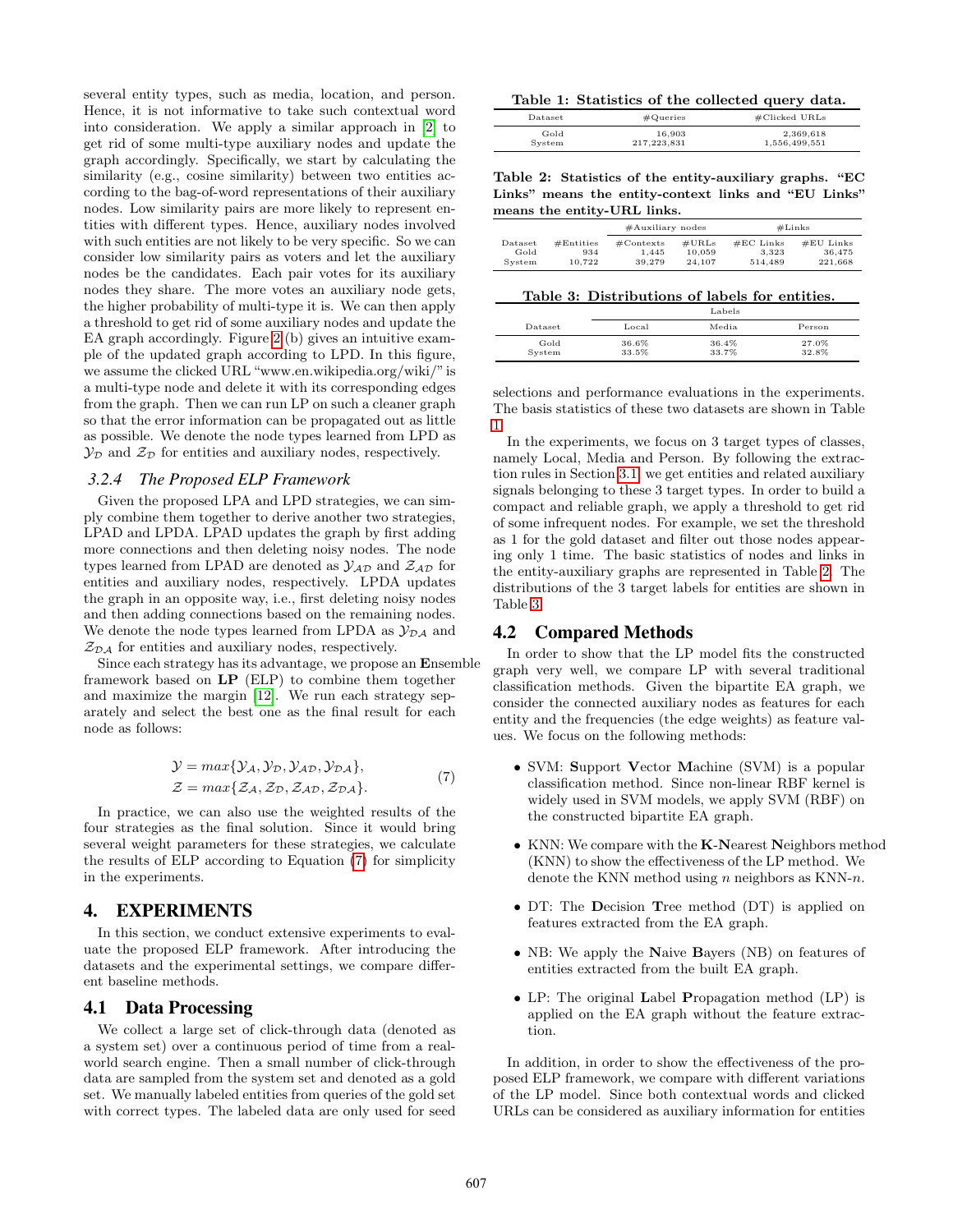in search query logs, we can construct three different bipartite graphs. They are the Entity-Context (EC) graph, the Entity-clicked URL (EU) graph and the Entity-Auxiliary (EA) graph. The EA graph considers both the contexts and clicked URLs as the auxiliary information in search query logs, so it contains more information than the EC and EU graphs. We can apply our proposed strategies on these different graphs and we summarize them as follows:

- LP: There are three versions for LP. They are LP  $(C)$ ,  $LP$  (U) and  $LP$  (A).  $LP$  (C) focuses on the EC graph. Similarly, LP (U) applies on the EU graph and LP (A) runs on the EA graph.
- LPA: We derive two baselines from LPA. The first one is LPA (C), which applies the LPA strategy on the bipartite EC graph. The other one is LPA (A) on the EA graph. The effectiveness of using more auxiliary information from search query logs can be demonstrated by comparing LPA (C) with LPA (A). Since the LPA strategy focuses on expanding the hidden connections between entities and contextual words, we cannot apply it on the EU graph.
- LPD: Three baselines can be generated from LPD. They are LPD (C), LPD (U) and LPD (A) on the EC, EU and EA graphs respectively. In particular, LPD  $(C)$  means that we first get rid of the top k multi-type contextual words and then apply the LP method on the updated EC graph. LPD (U) is derived in a similar way. For LPD  $(A)$ , we first find the top k multitype contextual words from the EC graph and the top k multi-type clicked URLs from the EU graph. After that we delete these contextual words and clicked URLs from the EA graph and apply LP on the updated graph. In this way, we guarantee that the most ambiguous auxiliary nodes (both contextual words and clicked URLs) are removed from the EA graph.
- LPAD: There are two baselines based on LPAD. They are LPAD (C) and LPAD (A). Specifically, LPAD (C) contains three steps: (1) expand connections and update the EC graph; (2) delete multi-type nodes in the denser EC graph; (3) run LP on the latest EC graph. LPAD (A) executes in a similar way.
- LPDA: We generate LPDA (C) and LPDA (A) from LPDA. LPDA (C) updates the EC graph by first deleting multi-type contextual words and then expanding hidden connections between entities and the remaining contextual words. LPDA (A) updates the EA graph in a similar way.
- ELP: We also derive two versions for ELP. They are ELP  $(C)$  and ELP  $(A)$ . ELP  $(C)$  combines LPA  $(C)$ , LPD (C), LPAD (C) and LPDA (C) in an ensemble way while ELP (A) ensembles LPA (A), LPD (A), LPAD (A) and LPDA (A) together to achieve a better performance.

For a fair comparison, we use the same parameter settings for the baselines related to the LP method. Specifically, we test with different  $\alpha$  values for LP and find that  $\alpha \in (0.5, 0.9)$ yields similar good results. So we set the parameter  $\alpha$  to be 0.75 as in [\[18\]](#page-9-16). In order to get the similarities among con-textual words, we use a pre-trained vectors<sup>[5](#page-5-0)</sup> on about  $100$ billion words and phrases from various news articles. For the number of auxiliary nodes that should be deleted, we set it to be 10 in the experiments. In addition, we use SVM (RBF) with optimized parameters and other traditional classifiers with default parameters in our experiments. For each node, we can get a list of non-negative real numbers from LP indicating the posterior probabilities that the node relates to a label. We clamp these probabilities to  $0/1$  values for simplicity.

In order to evaluate the results, we focus on the labeled data and use accuracy and weighted average of the F1 score of each class (abbreviated as "weighted-F1") as the performance measures for entities. Weighted-F1 means that we calculate the F1 score for each label and find their average value weighted by the number of true instances for each label. This metric takes the label imbalance into consideration. For an entity with multi-labels, if the learned label matches with one of its multiple labels, we consider it as a correct prediction. Since we do not have ground truth for the auxiliary information, we will not present the quantitative analysis on the auxiliary information. We only show some qualitative analysis in Section [4.4.](#page-6-0) In the experiments, we randomly select a certain portion (e.g., 10%) of the entities as seeds for 10 times and report the average performances for models related to LP. We use the same seed entities as the training data for the traditional classification models.

## 4.3 Performance Evaluation

In this subsection, we show the performances of the proposed ELP framework. We first demonstrate that how the LP method takes advantage of the constructed bipartite EA graph compared with some traditional classification models. Due to space limit, we only show the performances on the EC graph of the gold dataset in Table [4.](#page-6-1) Similar performances can be obtained for other graphs.

It can be observed from Table [4](#page-6-1) that LP consistently outperforms other classification methods on accuracy and weighted-F1 scores for different amounts of seed entities (training data). It illustrates that the constructed graph helps the LP method propagate the label information out very well. Since all the other classifiers ignore the graph structure, important information may be missing and the performances are not so well compared with the LP method that takes advantage of the graph structure. In addition, when the amount of seed entities increases, the performances become better for almost all classifiers except the SVM method with the RBF kernel. It seems that more training data does not help SVM (RBF) very much. However, in reality, more seed entities means more annotations and human labelings. With large volumes of new queries, extracting such supervised information from search query logs can be very expensive and time consuming. In Table [4,](#page-6-1) LP can only achieve 45% of accuracy when 1% of data are selected as seeds. The performance should be improved if we explore the hidden connections and get rid of multi-type nodes in the constructed graph as in the proposed ELP framework. So in the following, we focus on the gold dataset with 1% of seed entities to show the effectiveness of ELP.

<span id="page-5-0"></span><sup>5</sup> freebase-vectors-skipgram1000-en.bin.gz. It can be downloaded from <https://code.google.com/p/word2vec/>.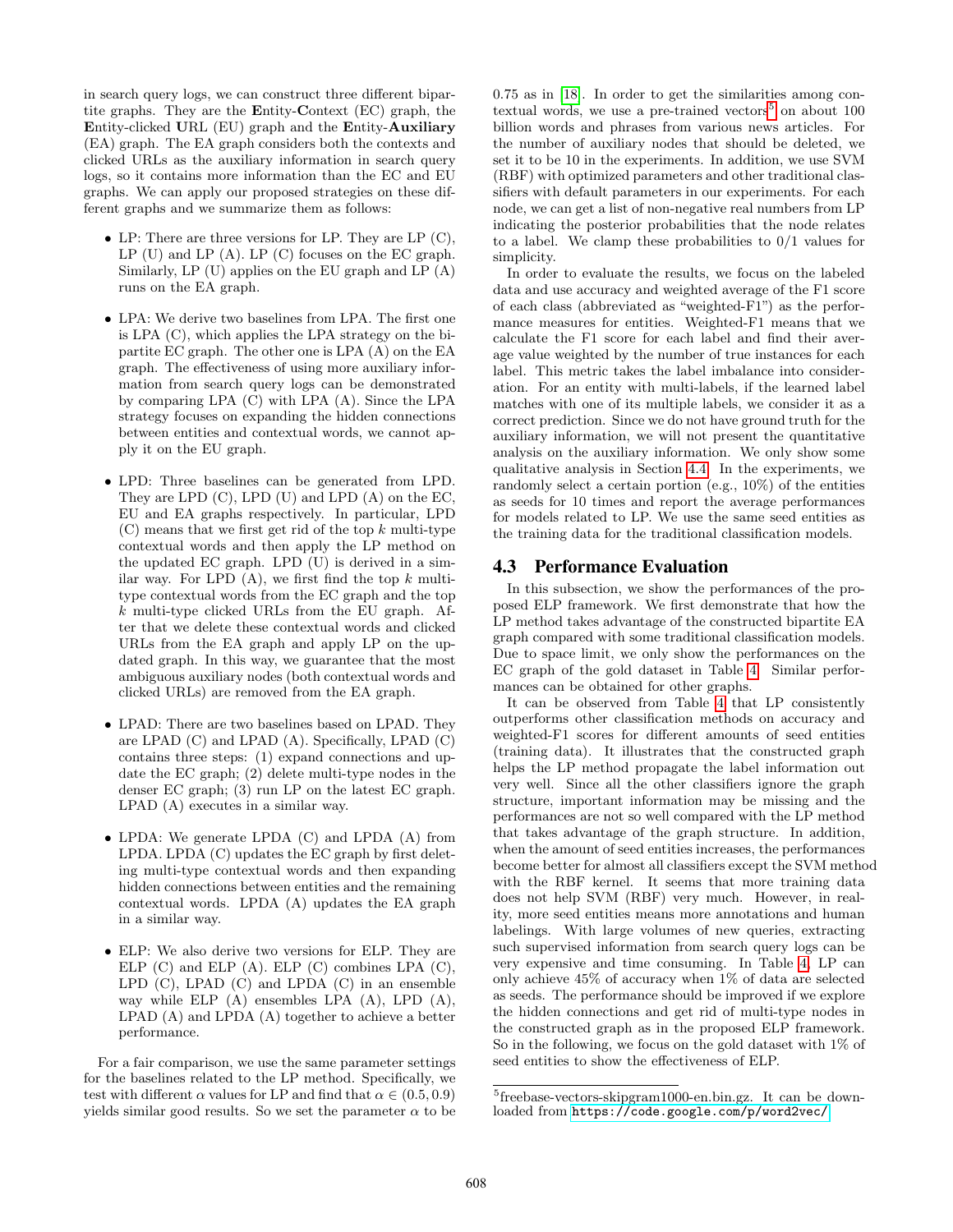<span id="page-6-1"></span>Table 4: Average performances with different amounts of seed entities for 10 times on the EC graph of the gold dataset. The results are reported as "average performance  $+$  (rank)". " $\gamma$ " indicates that the larger the value the better the performance.

|                        |           | Percentages of seed entities |           |           |           |           |           |
|------------------------|-----------|------------------------------|-----------|-----------|-----------|-----------|-----------|
| Metric                 | Method    | $1\%$                        | 10%       | 20%       | 30%       | 40%       | 50%       |
|                        | SVM (RBF) | 0.3720(3)                    | 0.3876(5) | 0.3853(5) | 0.3763(5) | 0.4139(5) | 0.4206(5) |
|                        | $KNN-1$   | 0.3610(5)                    | 0.4617(4) | 0.5100(4) | 0.5406(4) | 0.5591(4) | 0.5779(4) |
| Accuracy $\uparrow$    | DT        | 0.3688(4)                    | 0.4995(3) | 0.5568(3) | 0.5818(3) | 0.5989(3) | 0.6036(3) |
|                        | NB        | 0.3752(2)                    | 0.5713(2) | 0.6106(2) | 0.6317(2) | 0.6271(2) | 0.6318(2) |
|                        | LP        | 0.4544(1)                    | 0.6959(1) | 0.7204(1) | 0.7313(1) | 0.7350(1) | 0.7386(1) |
|                        | SVM (RBF) | 0.2278(3)                    | 0.2445(5) | 0.2353(5) | 0.2206(5) | 0.2858(5) | 0.2918(5) |
|                        | $KNN-1$   | 0.2248(4)                    | 0.4190(4) | 0.4987(4) | 0.5304(4) | 0.5522(4) | 0.5755(4) |
| Weighted-F1 $\uparrow$ | DT        | 0.2231(5)                    | 0.4608(3) | 0.5404(3) | 0.5702(3) | 0.5903(3) | 0.5977(3) |
|                        | NB        | 0.2789(2)                    | 0.5643(2) | 0.6066(2) | 0.6295(2) | 0.6233(2) | 0.6293(2) |
|                        | LP        | 0.3904(1)                    | 0.6910(1) | 0.7188(1) | 0.7308(1) | 0.7346(1) | 0.7385(1) |

The results of different methods based on LP are shown in Table [5.](#page-6-2) It can be observed that ELP (A) outperforms other baseline methods on both accuracy and weighted-F1 and ELP (C) can also achieve a very good performance. ELP  $(A)$  outperforms ELP  $(C)$  with an improvement of  $21\%$  on the accuracy. It shows that more auxiliary nodes help ELP achieve a better performance on learning entity types from search query logs.

In particular, due to the noisy information in search query logs, directly applying the LP method on the constructed EA graph may reduce the performance as shown in Table [5.](#page-6-2) However, the results can be improved if we better build the graph as introduced in LPA and LPD. We can observe that the performance of LPA (LPD) on the EA graph are better than those on the EC and EU graphs. It demonstrates that using more high-quality auxiliary nodes can provide more important information and facilitate the process of LPA or LPD. Moreover, compared with the original LP method, both LPA and LPD can improve the performances for all the constructed bipartite graphs (i.e., EC, EU and EA). For example, LPA (A) significantly outperforms LP (A) with improvements of 45% and 104% on accuracy and weighted-F1, respectively. Furthermore, LPA seems more powerful than LPD on both the EC and EA graphs. It shows that exploring hidden connections among the sparse graph plays a more important role in learning entity types from search query logs.

Though LPA and LPD perform better than LP, our proposed ELP framework achieves better results than the LPA and LPD strategies. Specifically, ELP (A) outperforms LPA (A) with an improvement of 22% on the weighted-F1 score. In addition, ELP also performs better than LPAD and LPDA with an average improvement of 18% on the weighted-F1 score as shown in Table [5.](#page-6-2) It implies that ELP can maximize the effectiveness of combining different strategies together. Simply combining LPA and LPD together (e.g., LPAD and LPDA) may not make full use of the operations of adding more connections and deleting the noisy nodes.

In summary, with the help of exploring hidden connections and getting rid of noisy nodes, the proposed ELP framework can achieve an accuracy of 68% on the EA graph with only 1% of entities as seeds. From Table [4,](#page-6-1) we can see that the LP method needs around 10% of seed entities to get the same accuracy score. Therefore, ELP can help significantly reduce the cost of human labeling in learning entity types from search query logs.

We further show the effectiveness of the proposed ELP framework on the larger system set. Only 0.1% of seed entities are used in the experiments to test the power of ELP. Since we only labeled entities in the gold set and these enti-

<span id="page-6-2"></span>Table 5: Average performances with 1% of seed entities for 10 times on the gold dataset. The results are reported as "average performance  $+$   $(rank)$ ". " $\uparrow$ " indicates that the larger the value the better the performance.

|       |               |                     | Metric                 |
|-------|---------------|---------------------|------------------------|
| Graph | Method        | Accuracy $\uparrow$ | Weighted-F1 $\uparrow$ |
| EC    | LP(C)         | 0.45(8)             | 0.39(8)                |
|       | $LPA$ $(C)$   | 0.53(5)             | 0.49(5)                |
|       | LPD(C)        | 0.50(7)             | 0.45(6)                |
|       | $L$ PAD $(C)$ | 0.53(5)             | 0.49(5)                |
|       | LPDA(C)       | 0.54(4)             | 0.50(4)                |
|       | ELP(C)        | 0.56(3)             | 0.56(2)                |
| EU    | LP(U)         | 0.39(10)            | 0.26(10)               |
|       | $LPD$ $(U)$   | 0.52(6)             | 0.44(7)                |
| EA    | LP(A)         | 0.40(9)             | 0.27(9)                |
|       | LPA(A)        | 0.58(2)             | 0.55(3)                |
|       | LPD(A)        | 0.53(5)             | 0.45(6)                |
|       | $L$ PAD $(A)$ | 0.58(2)             | 0.55(3)                |
|       | LPDA(A)       | 0.58(2)             | 0.55(3)                |
|       | ELP(A)        | 0.68(1)             | 0.67(1)                |

<span id="page-6-3"></span>Table 6: Average performances with 0.1% of seed entities for 10 times on the system dataset. The results are reported as "average performance + (rank)". "↑" indicates that the larger the value the better the performance.

|       |               |                     | Metric                 |
|-------|---------------|---------------------|------------------------|
| Graph | Method        | Accuracy $\uparrow$ | Weighted-F1 $\uparrow$ |
| EC    | LP(C)         | 0.44(6)             | 0.32(8)                |
|       | $LPA$ $(C)$   | 0.45(5)             | 0.37(5)                |
|       | LPD(C)        | 0.50(4)             | 0.41(4)                |
|       | LPAD(C)       | 0.45(5)             | 0.37(5)                |
|       | LPDA(C)       | 0.45(5)             | 0.37(5)                |
|       | ELP(C)        | 0.57(2)             | 0.56(2)                |
| ΕU    | LP(U)         | 0.40(9)             | 0.27(10)               |
|       | $LPD$ $(U)$   | 0.43(7)             | 0.34(7)                |
| E A   | LP(A)         | 0.42(8)             | 0.30(9)                |
|       | LPA(A)        | 0.55(3)             | 0.51(3)                |
|       | LPD(A)        | 0.44(6)             | 0.36(6)                |
|       | $L$ PAD $(A)$ | 0.55(3)             | 0.51(3)                |
|       | LPDA(A)       | 0.55(3)             | 0.51(3)                |
|       | ELP(A)        | 0.59(1)             | 0.58(1)                |

ties are included in the system set, we calculate the accuracy and weighted-F1 scores on the labeled entities in the system set. The performances are presented in Table [6.](#page-6-3) We can get similar observations for the system set.

#### <span id="page-6-0"></span>4.4 Case Study

In this subsection, we present several case studies to show the effectiveness of the proposed ELP framework. We first show the most popular auxiliary nodes with their labels learned from ELP and explain how such auxiliary information can help detect new entities from search query logs. Then we give some examples of the hidden connections we explored in LPA. After that, we list several multi-type auxiliary nodes discovered in LPD. At the end, we will analyze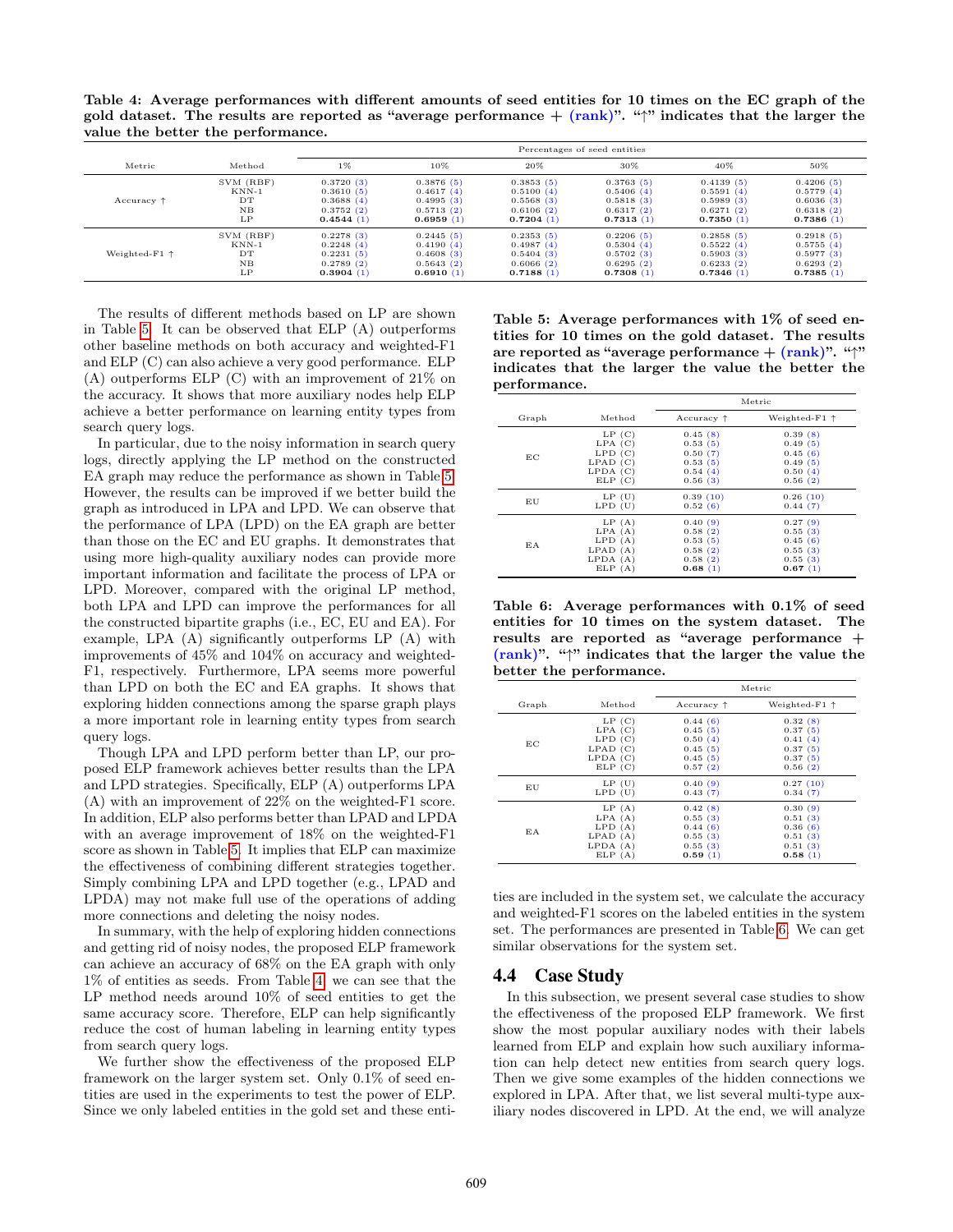<span id="page-7-0"></span>

|                                           |  | Table 7: The most popular auxiliary information |  |
|-------------------------------------------|--|-------------------------------------------------|--|
| learned from ELP (A) on the gold dataset. |  |                                                 |  |

|        |                |                 | Auxiliary Information                 |
|--------|----------------|-----------------|---------------------------------------|
| Label  | Top $k$        | Contextual Word | Clicked URL                           |
|        | 1              | high school     | hamptoninn3.hilton.com/en/            |
|        | 2              | Sale in         | www.homes.com/Real Estate             |
| Local  | 3              | TL.             | www.wunderground.com/weather-forcast/ |
|        | $\overline{4}$ | Orlando         | www.accuweather.com/en/               |
|        | 5              | Coupons         | www.city-data.com/city/               |
|        | 1              | Watch           | www.tv.com/shows/                     |
|        | 2              | Cast            | tv.yahoo.com/shows/                   |
| Media. | 3              | Season          | tv.msn.com/tv/                        |
|        | $\overline{4}$ | Songs           | tv.yahoo.com/news/                    |
|        | 5              | Episode         | yidio.com/show/                       |
|        | 1              | Biography       | www.theguardian.com/film/             |
|        | 2              | Site            | marquee.blogs.cnn.com/2014/           |
| Person | 3              | Naked           | images.fanpop.com/images/             |
|        | $\overline{4}$ | Nude            | movies.msn.com/movies/                |
|        | 5              | Divorce         | www.tmz.com/2014/                     |

the potential to disambiguate multi-label entities in the proposed ELP framework.

#### *4.4.1 Popular Auxiliary Information*

Given the gold dataset, we first randomly select 1% of entities as seeds and run ELP on the EA graph. Then we apply a threshold (e.g., larger than 10) to select the most popular contextual words and clicked URLs separately. After that, we group the auxiliary nodes according to their learned types and rank nodes in each group by the learned probability value in a decreasing order. Due to space limit, we only show the top 5 related auxiliary information learned from ELP (A) for the gold dataset in Table [7.](#page-7-0) We can observe that people care about the education, real estate and weather very much when they search about local entities.

#### *4.4.2 New Entity Discovery*

With the learned types of auxiliary nodes in Table [7,](#page-7-0) we can discover new entities easily. For example, if a new TV series is released, we can detect it as a new entity when people search with the word "episode". In our experiments, we consider those entities appearing few times  $(< 2$ ) as new entities and ELP can learn their types correctly. For instance, "Pogo" (an online game) appears only twice and ELP detects it as a media entity because its connected contextual words are "app" and "ipad". However, "Pogo" refers to a musical artist and a comic strip in Wikipedia. Therefore, the ELP method helps us discover "Pogo" as a new media entity, and we can add such information to the current knowledge graph.

#### *4.4.3 Hidden Connections*

Now we analyze how the hidden connections we explored help LPA fully propagate labels. We focus on those entities with few connected contextual words and give some examples of the entities with their hidden connections we discovered from the gold dataset as shown in Table [8.](#page-7-1) It can be observed that the hidden connections provide complementary and discriminative information for learning entity types. For example, given the entity "Big Brother" and its connected contextual word "CBS", the word "showtime" help predict "Big Brother" as an entity of media with more confidence. In addition, the hidden connections can help learn entity types more correctly. Take the entity "George Clooney" as an instance. The connected contexts "movie" and "new" are a bit ambiguous and "George Clooney"may be considered as an entity of media because "movie" is more related to media.

<span id="page-7-1"></span>Table 8: Some entities and their connected contextual words from query logs. The hidden connected contextual words explored by LPA are also shown in the last column.

|                                               |                                                                          |                                                                  | Contextual Word                                                                |
|-----------------------------------------------|--------------------------------------------------------------------------|------------------------------------------------------------------|--------------------------------------------------------------------------------|
| Label                                         | Entity                                                                   | Existing word                                                    | Hidden word                                                                    |
| Media.<br>Person<br>Media.<br>Person<br>Local | Big Brother<br>George Clooney<br>Haunted<br>Sarah McLachlan<br>Starbucks | <b>CBS</b><br>Movie, New<br>Taylor Swift<br>Song<br>free, coffee | Showtime<br>Wedding<br>Music, Video<br>Single<br>open, free shipping, zip code |

<span id="page-7-2"></span>Table 9: The multi-type auxiliary information discovered from LPD on the gold dataset.

|         | Auxiliary Information |                                 |  |
|---------|-----------------------|---------------------------------|--|
| Top $k$ | Contextual Word       | Clicked URL                     |  |
|         | Online                | en.wikipedia.org/wiki/          |  |
| 2       | Lyrics                | geo.yahoo.com/t/                |  |
| 3       | News                  | video.search.yahoo.com/video/   |  |
| 4       | Free                  | video.search.yahoo.com/search/  |  |
| 5       | Hotels                | images.search.yahoo.com/search/ |  |
| 6       | Movie                 | search.yahoo.com/               |  |
|         | Newspaper             | news.search.yahoo.com/          |  |
| 8       | Weather               | www.imdb.com/title/             |  |
| 9       | Map                   | www.youtube.com/                |  |
| 10      | Jobs                  | news.yahoo.com/photos/          |  |

However, if we connect "George Clooney" with "wedding", we can easily learn that "George Clooney" is an entity of person. Therefore, exploring the hidden connections in query logs can help learn entity types more accurately.

#### *4.4.4 Multi-type Auxiliary Information*

Here we analyze the effectiveness of discovering and removing the multi-type auxiliary information from LPD. We list the 10 most ambiguous auxiliary nodes discovered from the gold dataset in Table [9.](#page-7-2) It can be observed that these auxiliary nodes are related to different types of entities and getting rid of them can help propagate labels more accurately in LP. For example, the contextual word "Online" can refer to the online information of a place, a movie and a person. In addition, the clicked URL "en.wikipedia.org/wiki/" is related to a navigational website that contains diverse information. It is difficult to detect the type of an entity if such URLs are connected with the target entity. Therefore, we identify the ambiguous auxiliary nodes and remove them from our constructed graph.

#### *4.4.5 Entity Disambiguation*

According to the proposed ELP framework, we can get a list of non-negative real numbers indicating the probabilities that an entity relates to a type. We clamp these probabilities to 0/1 values for simplicity in the performance evaluation. However, in reality, a lot of entities have more than one type. In this subsection, we analyze the potential of ELP to disambiguate multi-label entities.

We first analyze those entities without ambiguity. From our experimental results, ELP gives high probability values to the types of these entities. For example, given the entity "Gold Digger", ELP learns a probability value of 0.94 for the media type. Similarly, "'Walt Disney World" has a probability value of 0.80 for the local type.

We also focus on those multi-type entities to see whether it is easy to disambiguate them in our experiments. We take the entity "Maxwell" as an example. ELP learns it as a local entity with a probability of 0.48 and a person entity with a probability of 0.37. Table [10](#page-8-0) shows some connected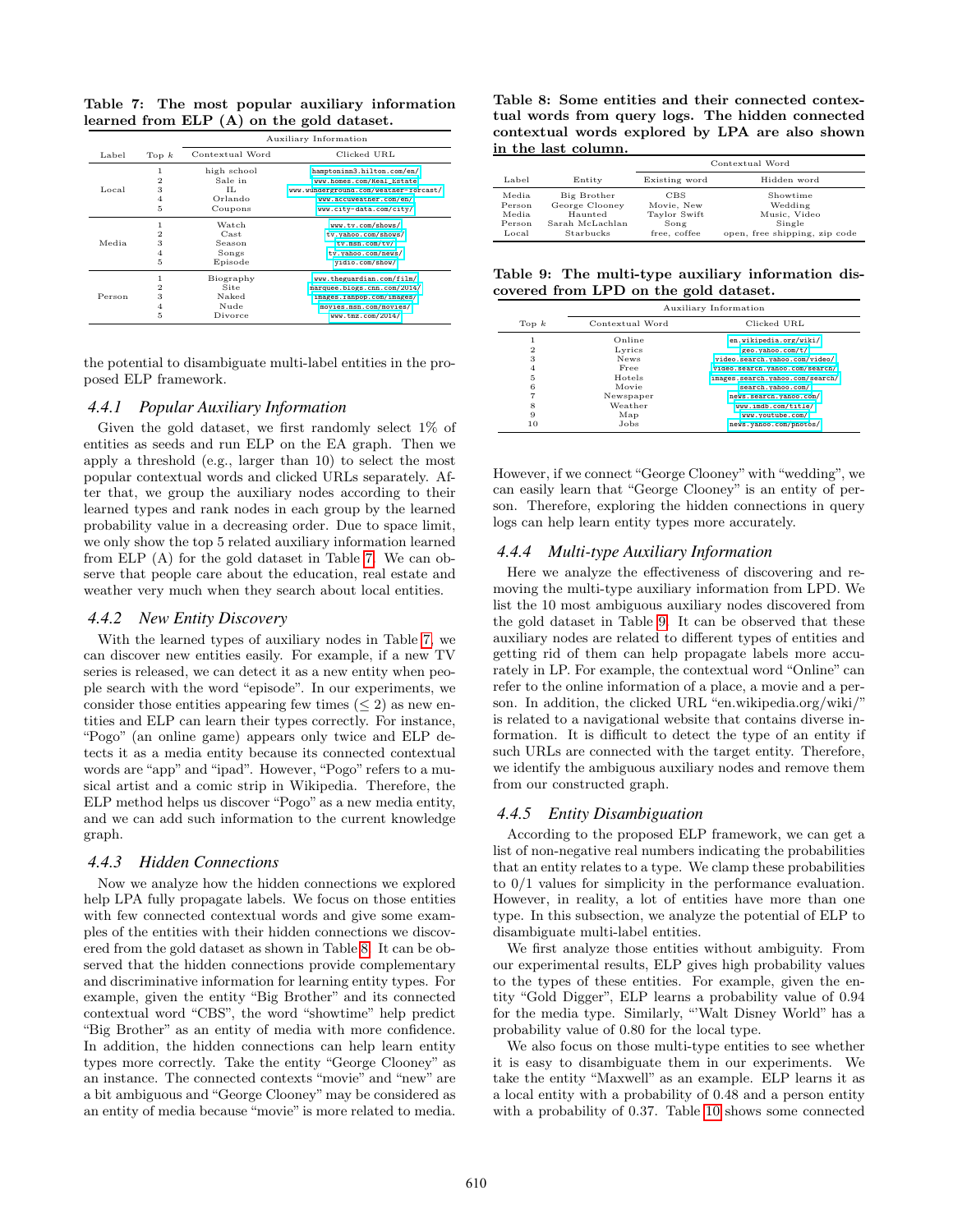<span id="page-8-0"></span>Table 10: Some auxiliary nodes for a multi-label entity "Maxwell". We group them according to their types learned from ELP.

|        |                                    | Auxiliary Information                                                  |                                                                                                                                                                               |
|--------|------------------------------------|------------------------------------------------------------------------|-------------------------------------------------------------------------------------------------------------------------------------------------------------------------------|
| Label  | Top $k$                            | Contextual Word                                                        | Clicked URL                                                                                                                                                                   |
| Local  | 1<br>2<br>3<br>$\overline{4}$<br>5 | Real estate<br>Weather forecast<br>Map of<br>Sale in<br>Homes for sale | www.zillow.com/homedetails/<br>www.realtor.com/realestateandhomes/<br>www.healthgrades.com/physician/<br>www.homes.com/Real Estate/<br>www.wunderground.com/weather-forecast/ |
| Person | 2<br>3<br>$\overline{4}$<br>5      | New album<br>Discography<br>Songs by<br>Albums<br>Full album           | www.allmusic.com/artist/<br>www.jango.com/music/<br>www.oldies.com/artist-songs/<br>www.songkick.com/artists/<br>www.mtv.com/artists/                                         |



<span id="page-8-1"></span>Figure 3: Parameter analysis on the gold dataset.

auxiliary nodes for "Maxwell". We group them according to their labels learned from ELP and rank them by their probability values in a decreasing order. It can be observed that the auxiliary nodes for "Maxwell" as a local entity and a person entity are very different. Hence, ELP provides the potential for us to further split the entity node "Maxwell" into two nodes to better build the entity-auxiliary graph from search query logs.

#### 4.5 Sensitivity Analysis

In this subsection, we assess the benefit of ELP with different amounts of seed entities. We focus on the EC and EA graphs extracted from the gold dataset and fix other parameters. Figure [3](#page-8-1) (a) shows the classification accuracies. We find that the performances become better when we increase the seed entities. Moreover, the results stabilize when we use more than 10% of seed entities.

We also demonstrate the effect of the numbers of deleted nodes in Figure [3](#page-8-1) (b). Here we fix 1% of seed entities and other parameters, but vary the numbers of deleted nodes. It can be observed that the best accuracy is achieved when we remove 10 multi-type auxiliary nodes. The noise may still exist if we get rid of too few nodes and the performance cannot be improved dramatically. However, information may be imcomplete if we delete too many nodes as shown in Figure [3](#page-8-1) (b). So in our experiments, we set the number of deleted nodes as 10.

## 5. RELATED WORK

Entity extraction and classification have rapidly developed over the past few years [\[1,](#page-9-11) [5,](#page-9-24) [26\]](#page-9-8). Several methods are proposed to extract entities from web documents [\[3,](#page-9-2) [30\]](#page-9-4) and the disambiguation of entities from news articles is studied in [\[14,](#page-9-5) [20\]](#page-9-6). In recent years, the extraction and classification of entities over query logs receive a lot of attention [\[27,](#page-9-25) [26,](#page-9-8) [16,](#page-9-7) [1,](#page-9-11) [17\]](#page-9-12) and disambiguating entities in queries is also investigated in [\[6\]](#page-9-9). However, all these existing methods do not fully explore the importance of the auxiliary information

related to entities. Our study is different since we encode entities and the important auxiliary information together into a bipartite graph and learn the types of both entities and auxiliary nodes simultaneously.

The graph-based label propagation method is also very popular in information retrieval tasks [\[18,](#page-9-16) [33\]](#page-9-17). Li et al. use click graphs, a bipartite-graph representation of clickthrough data from search query logs, to improve query intent classifiers [\[18\]](#page-9-16). Spam webpages are detected using the link structure of the click-through bipartite graph in [\[33\]](#page-9-17). It propagates spam scores iteratively between queries and URLs from a few seed pages/sites. In our work, we focus on learning entity types from search query logs, which differs from the task in [\[18,](#page-9-16) [33\]](#page-9-17). In addition, these models do not consider the sparsity and noise issues in search query logs. Our work proposes two separate strategies to explore hidden connections in the constructed bipartite graph and detect noisy information in query logs.

Besides the label propagation, many other learning methods, including Markov random walks [\[15\]](#page-9-26), learning with local and global consistency [\[36,](#page-9-14) [8\]](#page-9-27) and manifold regularization [\[4\]](#page-9-28), are based on graphs. Furthermore, Chang et al. [\[7\]](#page-9-29) proposed an unsupervised embedding scheme on graphs with heterogeneous components. Their method systematically captures network similarity between pairwise nodes by a deep learning framework. Though these models differ in their optimization objectives, they all share the same underlying assumption that if two samples are close in the intrinsic geometry of an input space, their conditional distributions will be similar.

The entity-oriented analysis of query data is also related to our work [\[13,](#page-9-30) [32\]](#page-9-31). For example, class attributes are extracted from search query logs for entities in [\[29,](#page-9-32) [28\]](#page-9-33) as a complement source for existing knowledge bases. Based on the attributes, synonymous query intent templates are identified in [\[19\]](#page-9-34). In addition, entity-related search actions, annotations, and recommendation systems are studied in [\[22,](#page-9-1) [21,](#page-9-35) [34\]](#page-9-36), respectively. However, our work is different from them since we study the problem of detecting entity types from search query logs.

## 6. CONCLUSION

In this paper, we study the problem of discovering entity types from search query logs. In order to take advantage of word patterns and user feedbacks (e.g., clicked URLs) from query logs, we construct a bipartite graph to encode entities and the important auxiliary information together. Based on this, the framework ELP is proposed to simultaneously learn types of both entities and auxiliary signals. In order to effectively learn node types, two separate strategies LPA and LPD are proposed and incorporated into ELP. Extensive empirical studies are conducted on real-world search logs to evaluate the effectiveness of the proposed ELP framework.

There are several interesting directions for future work. Since the constructed bipartite graph from search query logs reflects the most popular trending of entities, it can provide complementary information for the current knowledge bases. One direction of our future work is to explore the possibility of incorporating the built graph to the current knowledge bases. Another potential direction is to further disambiguate multi-label entities effectively based on the built bipartite graph, which is a hot but challenging problem in recent years.